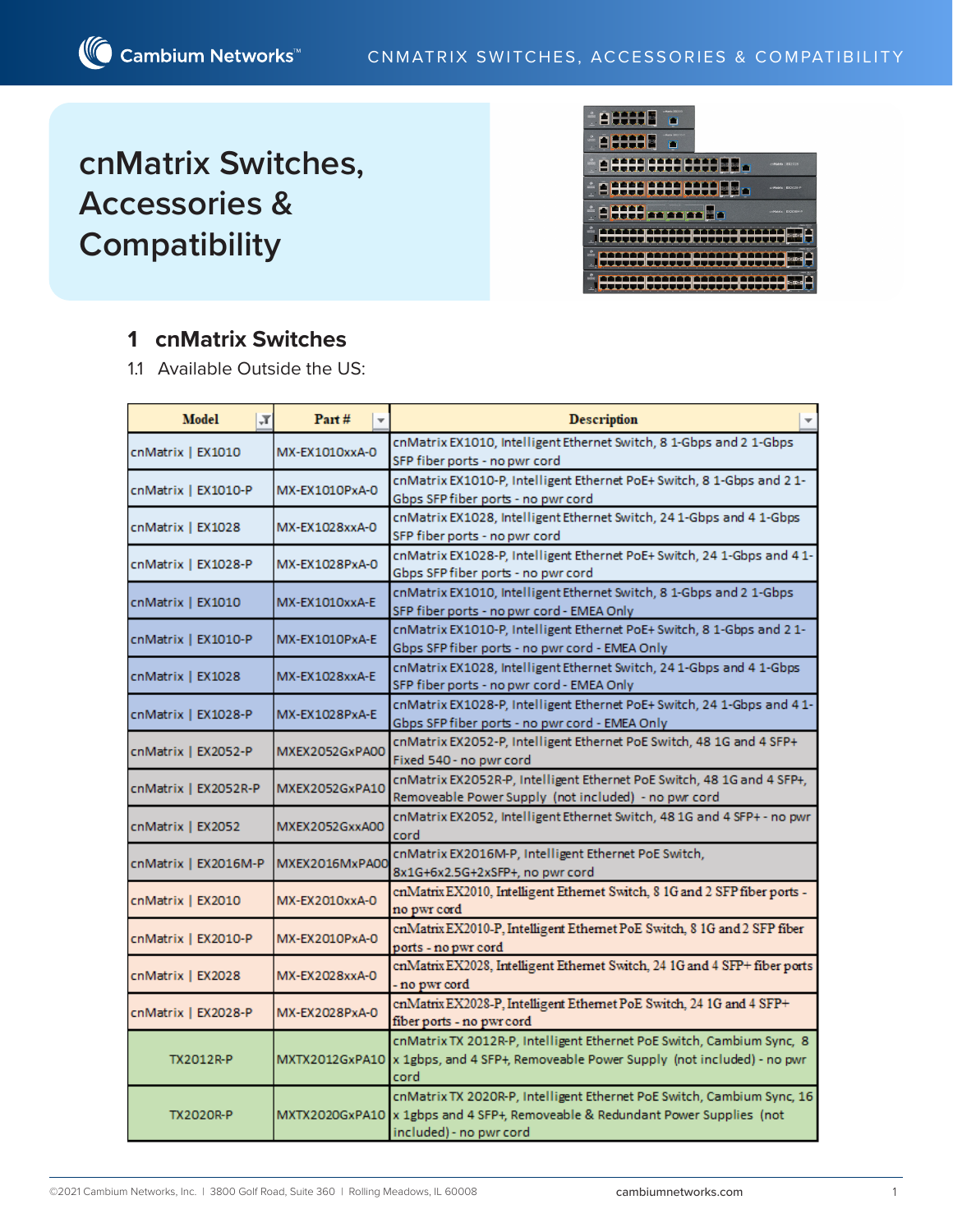#### 1.2 US Part Numbers

| Model<br>T,          | Part#          | <b>Description</b>                                                                                                                                                                           |
|----------------------|----------------|----------------------------------------------------------------------------------------------------------------------------------------------------------------------------------------------|
| cnMatrix   EX1010    | MX-EX1010xxA-1 | cnMatrix EX1010, Intelligent Ethernet Switch, 8 1-Gbps and 2 1-Gbps<br>SFP fiber ports - no pwr cord, USA Only                                                                               |
| cnMatrix   EX1010-P  | MX-EX1010PxA-1 | cnMatrix EX1010-P, Intelligent Ethernet PoE+ Switch, 8 1-Gbps and 2 1-<br>Gbps SFP fiber ports - no pwr cord, USA Only                                                                       |
| cnMatrix   EX1028    | MX-EX1028xxA-1 | cnMatrix EX1028, Intelligent Ethernet Switch, 24 1-Gbps and 4 1-Gbps<br>SFP fiber ports - no pwr cord, USA Only                                                                              |
| cnMatrix   EX1028-P  | MX-EX1028PxA-1 | cnMatrix EX1028-P, Intelligent Ethernet PoE+ Switch, 24 1-Gbps and 4 1-<br>Gbps SFP fiber ports - no pwr cord, USA Only                                                                      |
| cnMatrix   EX2016M-P | MXEX2016MxPA01 | cnMatrix EX2016M-P, Intelligent Ethernet PoE Switch,<br>8x1G+6x2.5G+2xSFP+, no pwr cord, USAOnly                                                                                             |
| cnMatrix   EX2052    | MXEX2052GxxA01 | cnMatrix EX2052, Intelligent Ethernet Switch, 48 1G and 4 SFP+ - no pwr<br>cord, USA Only                                                                                                    |
| cnMatrix   EX2052-P  | MXEX2052GxPA01 | cnMatrix EX2052-P, Intelligent Ethernet PoE Switch, 48 1G and 4 SFP+<br>Fixed 540 - no pwr cord, USA Only                                                                                    |
| cnMatrix   EX2052R-P | MXEX2052GxPA11 | cnMatrix EX2052R-P, Intelligent Ethernet PoE Switch, 48 1G and 4 SFP+,<br>Removeable Power Supply (not included) - no pwr cord, USA Only                                                     |
| cnMatrix   EX2010    | MX-EX2010xxA-U | cnMatrix EX2010, Intelligent Ethernet Switch, 8 1G and 2 SFP fiber ports<br>USA pwr cord                                                                                                     |
| cnMatrix   EX2010-P  | MX-EX2010PxA-U | cnMatrix EX2010-P, Intelligent Ethernet PoE Switch, 8 1G and 2 SFP fiber<br>ports - USA pwr cord                                                                                             |
| cnMatrix   EX2028    | MX-EX2028xxA-U | cnMatrix EX2028, Intelligent Ethernet Switch, 24 1G and 4 SFP+ fiber<br>ports - USA pwr cord                                                                                                 |
| cnMatrix   EX2028-P  | MX-EX2028PxA-U | cnMatrix EX2028-P, Intelligent Ethernet PoE Switch, 24 1G and 4 SFP+<br>fiber ports - USA pwr cord                                                                                           |
| <b>TX2012R-P</b>     | MXTX2012GxPA11 | cnMatrix TX 2012R-P, Intelligent Ethernet PoE Switch, Cambium Sync, 8<br>x 1gbps, and 4 SFP+, Removeable Power Supply (not included) - no pwr<br>cord, USA Only                              |
| <b>TX2020R-P</b>     |                | cnMatrix TX 2020R-P, Intelligent Ethernet PoE Switch, Cambium Sync, 16<br>MXTX2020GxPA11 x 1gbps and 4 SFP+, Removeable & Redundant Power Supplies (not<br>included) - no pwr cord, USA Only |

# **2 cnMatrix Accessories**

| Part#<br>▼     | <b>Description</b>                                                                 |  |  |
|----------------|------------------------------------------------------------------------------------|--|--|
| MXCRPSAC600A0  | CRPS - AC - 600W total Power, no power cord                                        |  |  |
| MXCRPSAC930A0  | CRPS - AC - 930W total Power, no power cord                                        |  |  |
| MXCRPSAC1200A0 | CRPS - AC - 1200W total Power, no power cord                                       |  |  |
| MXCRPSDC600A0  | CRPS - DC - 600W total Power, 36v-72v, includes 3m cable connector                 |  |  |
| MXCRPSDC930A0  | CRPS - DC - 930W total Power, 36v-72v, includes 3m cable connector                 |  |  |
|                | MXCRPSDC1200A0 CRPS - DC - 1200W total Power, 36v-72v, includes 3m cable connector |  |  |
| MX-EXTXFULLA-1 | enMatrix 19" Rack mount kit: Full-width switch and wall mount kit                  |  |  |
| MX-EXTXHALFA-0 | cnMatrix 19" Rack mount kit: EX2010-P,EX2010, EX1010-P, EX1010                     |  |  |
| MX-Rack-TX2K-0 | cnMatrix 19" Rack mount kit: TX2012R-P                                             |  |  |
| SFP-10G-Copper | 10G Base-T (RJ45) SFP Transceiver. 0C to 70C                                       |  |  |
| SFP-10G-LR     | 10G SFP+ SMF LR Transceiver, 1310nm. - 40C to 85C                                  |  |  |
| SFP-10G-SR     | 10G SFP+ MMF SR Transceiver, 850nm. - 40C to 85C                                   |  |  |
| SFP-1G-Copper  | 1000Base-T (RJ45) SFP Transceiver. - 40C to 85C                                    |  |  |
| SFP-1G-LX      | 1G SFP SMF LX Transceiver, 1310nm. - 40C to 85C                                    |  |  |
| SFP-1G-SX      | 1G SFP MMF SX Transceiver, 850nm. - 40C to 85C                                     |  |  |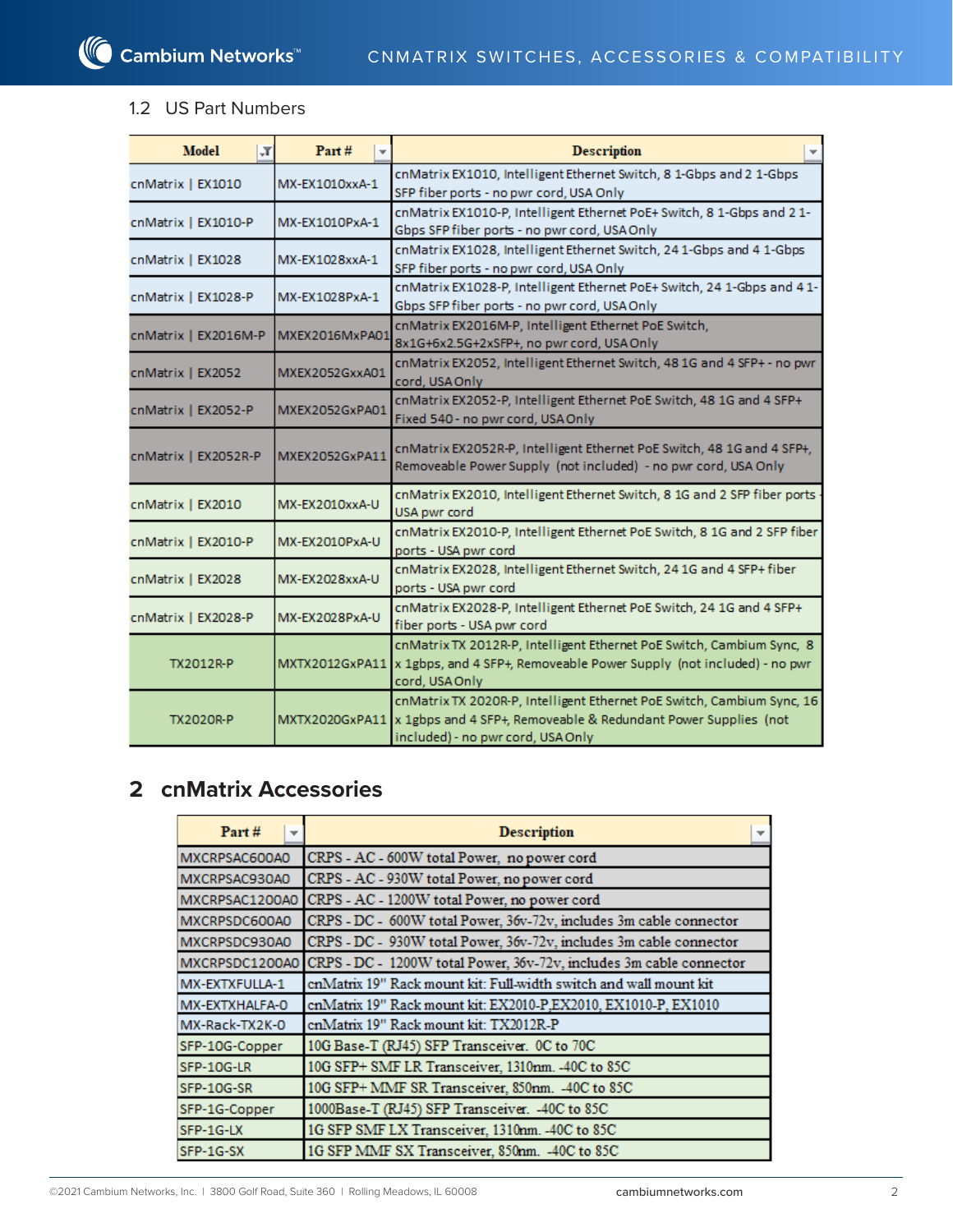| <b>AC Line Cord SKU</b> | <b>Description</b>                                  |  |  |  |
|-------------------------|-----------------------------------------------------|--|--|--|
|                         |                                                     |  |  |  |
| N000900L040A            | AC line cord, US Type B, 1.2m C13 connector         |  |  |  |
| N000900L092A            | AC line cord, US Type B, 15A, 1.2m C13 connector    |  |  |  |
| N000900L045A            | AC line cord, UK Type G angled, 1.2m C13 connector  |  |  |  |
| N000900L043A            | AC line cord, IN Type D angled, 1.2m C13 connector  |  |  |  |
| N000900L041A            | AC line cord, EU Type F angled, 1.2m C13 connector  |  |  |  |
| N000900L042A            | AC line cord, ANZ Type I, 1.2m C13 connector        |  |  |  |
| N000900L046A            | AC line cord, CN Type I angled, 1.2m C13 connector  |  |  |  |
| N000900L044A            | AC line cord, BR Type N, 1.2m C13 connector         |  |  |  |
| N000900L093A            | AC line cord, BR Type N, 15A, 1.2m C13 connector    |  |  |  |
| N000900L047A            | AC line cord, AR Type I, 1.2m C13 connector         |  |  |  |
| N000900L041A            | AC line cord, EU Type F angled, 1.2m C13 connector  |  |  |  |
| N000900L041A            | AC line cord, EU Type F angled, 1.2m C13 connector  |  |  |  |
| N000900L041A            | AC line cord, EU Type F angled, 1.2m C13 connector  |  |  |  |
| N000900L041A            | AC line cord, EU Type F angled, 1.2m C13 connector  |  |  |  |
| N000900L048A            | AC line cord, ZA Type M angled, 0.72m C13 connector |  |  |  |
| N000900L042A            | AC line cord, ANZ Type I, 1.2m C13 connector        |  |  |  |

# **3 Accessory Compatibility**

3.1 Compatibility for Power Cords

| <b>Country/Region</b> | Input<br><b>Voltage</b> | <b>Switches with Internal</b><br><b>Power supplies</b> | CRPS $AC - 600$ | CRPS $AC - 930$ | <b>CRPS AC - 1200</b> |
|-----------------------|-------------------------|--------------------------------------------------------|-----------------|-----------------|-----------------------|
| <b>US</b>             | <b>110V</b>             | N000900L040A                                           | N000900L040A    | N000900L092A    | N000900L092A          |
| US                    | 220V                    |                                                        |                 |                 |                       |
| UK                    | 220V                    | N000900L045A                                           | N000900L045A    | N000900L045A    | IN000900L045A         |
| India                 | 220V                    | N000900L043A                                           | N000900L043A    | N000900L043A    | IN000900L043A         |
| EU                    | 220V                    | N000900L041A                                           | N000900L041A    | N000900L041A    | N000900L041A          |
| <b>AUS</b>            | 220V                    | N000900L042A                                           | N000900L042A    | N000900L042A    | IN000900L042A         |
| China                 | 220V                    | N000900L046A                                           | N000900L046A    | N000900L046A    | N000900L046A          |
| Brazil                | 110V                    | N000900L044A                                           | N000900L044A    |                 |                       |
| Brazil                | 220V                    | N000900L044A                                           | N000900L044A    | N000900L044A    | IN000900L044A         |
| Argentina             | 220V                    | N000900L047A                                           | N000900L047A    | N000900L047A    | IN000900L047A         |